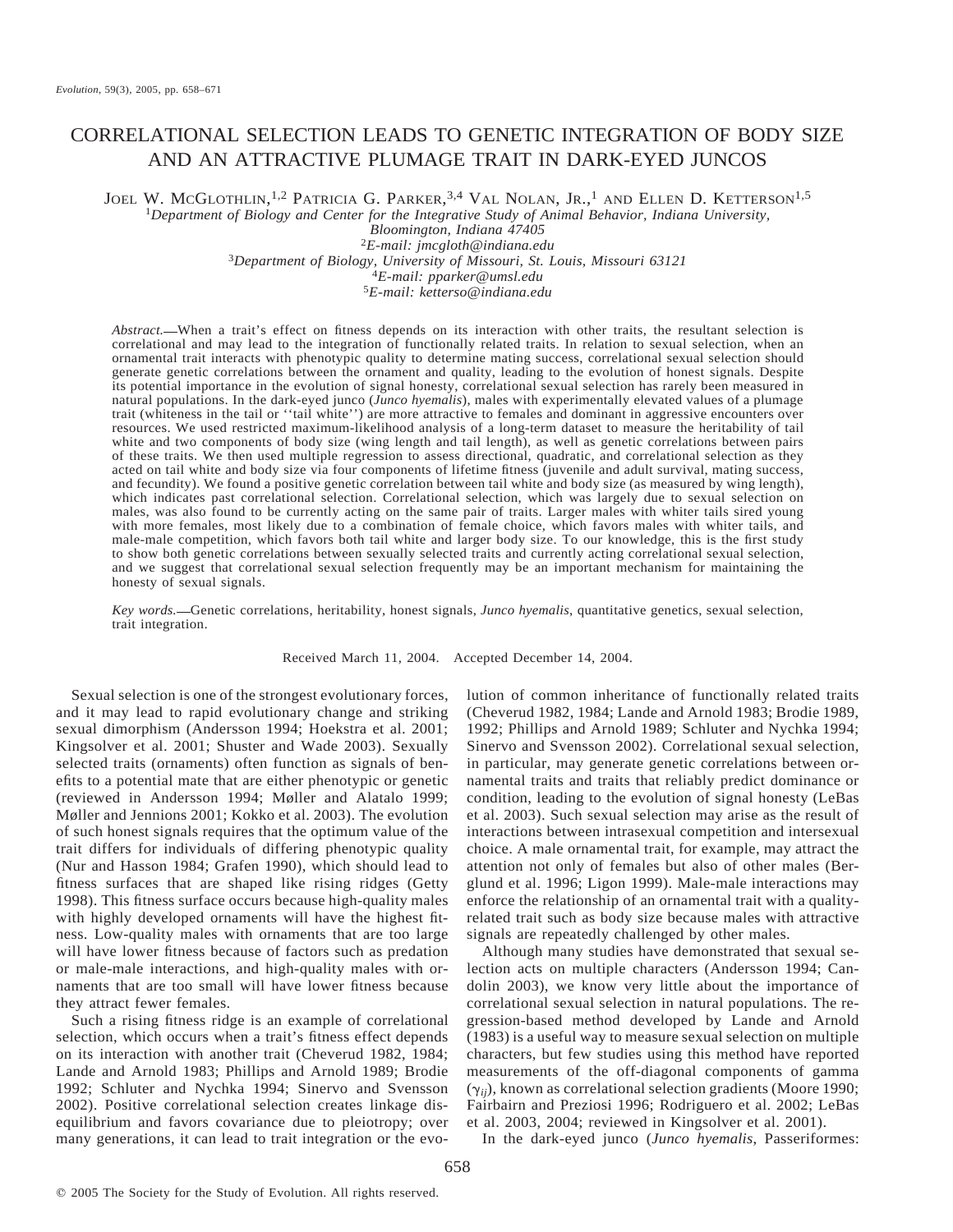Emberizidae), both males and females vary in the relative size of the area of white found on their otherwise gray outer rectrices (''tail white''; Hill et al. 1999; Wolf et al. 2004; Yeh 2004). Males with experimentally enlarged areas of tail white are more attractive to females (Hill et al. 1999); however, such enhancement of females does not affect their attractiveness to males (Wolf et al. 2004). During courtship, male juncos exhibit their tail feathers to females in a display known as tail spreading (Enstrom et al. 1997; Nolan et al. 2002). Tail white is also displayed in dominance contests, which tend to be won by males with whiter tails (Balph et al. 1979; Holberton et al. 1989). Body size, as measured by wing length, is also a predictor of dominance in juncos (Ketterson 1979). If the interaction between female choice and male-male competition has led to the association of tail white with male quality, we should find evidence of the integration of whiteness with body size.

In this study, we examined the evolution of tail white and two components of body size, wing length and tail length. To determine whether selection favors the integration of tail white with body size, we used data from a long-term field study of a natural population of juncos to estimate the strength of correlational (as well as directional and quadratic) selection. We measured selection using four components of lifetime fitness: juvenile survival, adult survival, mating success, and fecundity, which allowed us to detect the specific episode during which selection for integration occurs and to identify potential conflicting selection pressures (Arnold and Wade 1984a,b; Schluter et al. 1991). Because all three traits are expressed in both sexes, we measured selection separately on males and females; this permitted us to consider whether selection on females might constrain the integration of male traits (Lande and Arnold 1985).

Using a maximum-likelihood pedigree analysis, we estimated the **G** matrix, which includes measurements of additive genetic variance and covariance (Lynch and Walsh 1998) to detect the results of correlational selection (Brodie 1989, 1992, 1993b; Phillips and Arnold 1989; Sinervo and Svensson 2002) and to make evolutionary predictions based on our measurements of selection (Lande 1979; Grant and Grant 1995). We also measured between-sex genetic correlations to examine the potential for further evolution of sexual dimorphism (Lande 1980b; Price and Burley 1993; Merilä et al. 1998).

### MATERIALS AND METHODS

## *Study Species and General Methods*

We studied the Carolina subspecies of the dark-eyed junco (*J. h. carolinensis*), which breeds at high elevations in the southern Appalachians (Nolan et al. 2002). Juncos are socially monogamous, but extrapair fertilizations occur commonly (Raouf et al. 1997; Ketterson et al. 1998; Nolan et al. 2002). Females build nests and incubate eggs; both sexes defend eggs and young against predators and feed nestlings and fledglings. The population used in this study breeds at and around Mountain Lake Biological Station in Giles County, Virginia (37°22'N, 80°32'W).

At the beginning of each breeding season (April and May), we censused the population by capturing birds using mist nets and traps at baited locations that remained the same from year to year. All individuals were marked with aluminum U.S. Fish and Wildlife Service leg bands and a unique combination of plastic color bands. We measured wing length, tail length, and tail white at each capture, and blood samples for DNA parentage analysis were collected once a year. Upon first capture (1987–2000), adult males were implanted subcutaneously with silastic tubes that were either filled with crystalline testosterone (T-males) or left empty (C-males). Effects of testosterone treatment on male juncos are reviewed elsewhere (Ketterson and Nolan 1992, 1999; Ketterson et al. 1996). From April to July, we monitored the nesting attempts of all birds on the study area (usually 50–60 pairs). On day 6 after hatching, we marked nestlings with aluminum and color bands and collected a blood sample for DNA parentage analysis. Juncos in this population may raise two (rarely three) broods each summer in the absence of nest predation and usually attempt to renest after nest loss (Nolan et al. 2002). We censused the population a second time at the end of each summer (July and August), capturing adults and newly independent young that had reached adult size (juveniles). The outer rectrices of juveniles tend to have less white than those of adults, and the two age classes are readily distinguishable by their body plumage (Nolan et al. 2002; Wolf et al. 2004; Yeh 2004). We also removed implants from males caught at the end of the summer.

#### *Trait Measurement*

We measured wing length as the distance from the wrist joint to the tip of the longest primary when the wing was flattened with the thumb, and tail length as the distance between the tip of the longest pair of rectrices and their point of insertion on the body (Pyle et al. 1987). Both measurements were taken with a ruler to an accuracy of 0.5 mm. When multiple measurements existed for an individual bird, we selected those taken by more experienced observers and summarized multiple measurements using the mode. In the absence of a clear mode, measurements were averaged.

We measured the tail white value of a rectrix as the percentage of its area that was white; an individual's score was the sum of the tail-white values on the right side of the tail (Fig. 1). Juncos in our population may have white on two, three, or four of the outer pairs of rectrices, and tail-white scores tend to fall between 1 and 3.5 (Wolf et al. 2004). Tailwhite values were estimated by eye in increments of 5%; values obtained by this method were highly correlated with values obtained using computer image analysis, a more precise method ( $r = 0.96$ ,  $n = 74$ ; W. L. Wolf, J. M. Casto, E. D. Ketterson, unpubl. data). Multiple measurements were summarized separately for each rectrix, and these values were summed to give the tail-white score for each individual. Again, we used the modal score if available.

Because each of the three focal traits may change with age (Table 1, see also Nolan et al. 2002; Wolf et al. 2004; Yeh 2004), our analysis was based on measurements taken from the juvenile plumage, unless otherwise noted. The wings and tail of the juvenile plumage are retained until the end of the individual's second summer (its first breeding season; Nolan et al. 2002). Therefore, when measurements from juveniles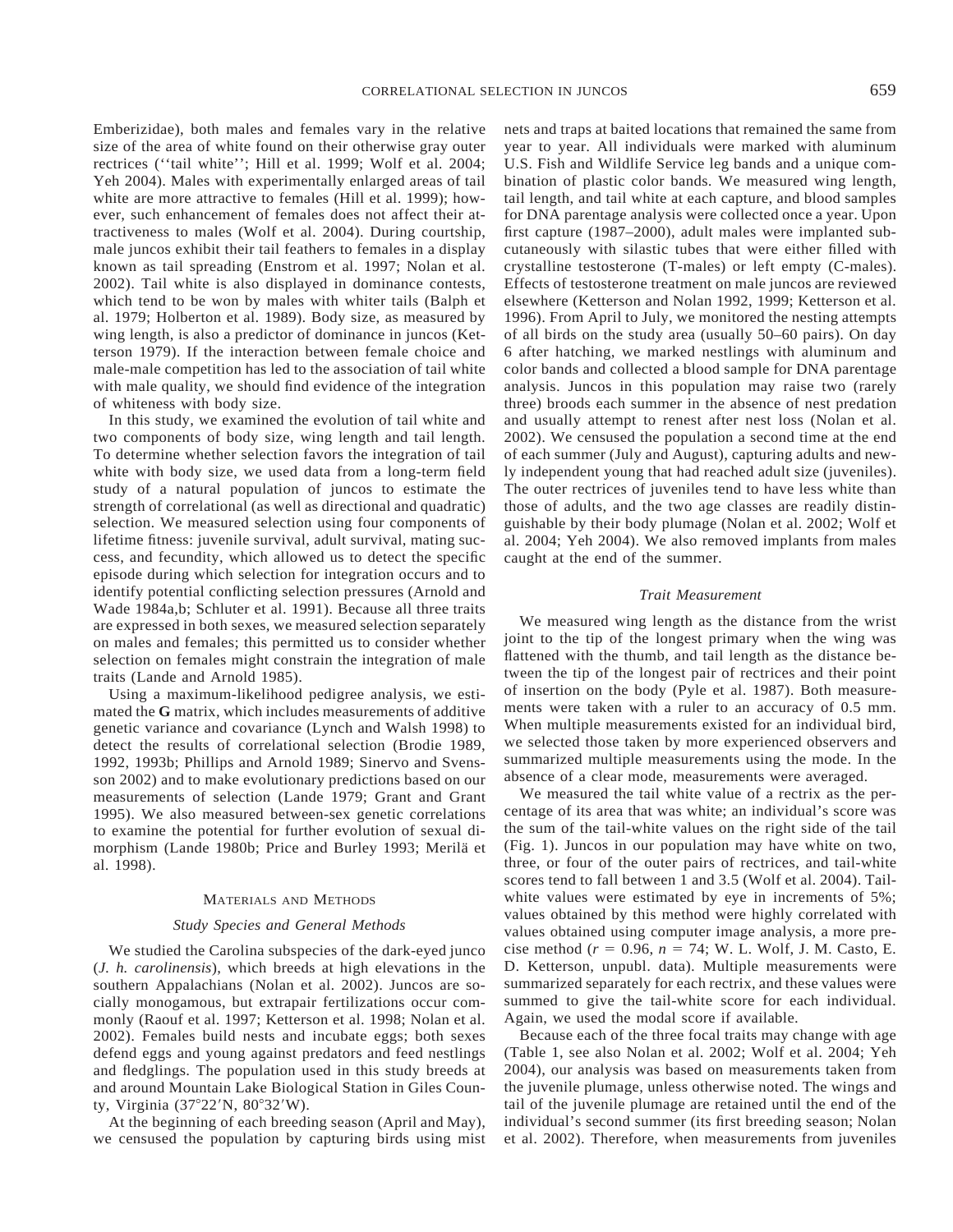

FIG. 1. Three outer right rectrices (R6 is the outermost) of a male junco. Tail white values for these feathers are R6 = 0.85, R5 = 0.65, and  $R4 = 0.15$ , giving this individual a tail white score of 1.65.

were unavailable, we used tail-white measurements from first-year adults. However, we did not use wing-length and tail-length measurements from first-year adults because feathers will have been shortened by a year's abrasion. Individual differences remain consistent across age classes for each trait in both males and females (J. W. McGlothlin, P. G. Parker, V. Nolan, Jr., and E. D. Ketterson, unpubl. data), which is a requirement for making evolutionary predictions for traits that change with age (Brodie 1993a).

Wing length, tail length, and tail white all show modest sexual dimorphism in juncos (Table 1, see also Nolan et al. 2002; Wolf et al. 2004; Yeh 2004). Wing length had the highest loading  $(0.91)$  on the first principal component in an analysis that included four components of body size (wing length, tail length, mass, and tarsus length), so wing length was used as a correlate for overall size (J. W. McGlothlin, unpubl. data).

## *Identification of the Sexes*

The sex of juvenile juncos cannot be reliably determined in the field using a single diagnostic measurement, and during

TABLE 1. Descriptive statistics for wing length, tail length, and tail white (see Materials and Methods for definitions). Values are calculated from measurements taken from 258 females and 313 males, measured as juveniles. All traits are significantly sexually dimorphic (MANOVA,  $P < 0.001$ ). A sexual dimorphism index (SDI) for each trait was calculated by dividing the male mean by the female mean.

|                                                    | Males                |                      |                      | Females              |                      |
|----------------------------------------------------|----------------------|----------------------|----------------------|----------------------|----------------------|
|                                                    | Mean                 | SD                   | Mean                 | SD                   | SDI                  |
| Wing length (mm)<br>Tail length (mm)<br>Tail white | 82.2<br>71.3<br>2.18 | 1.50<br>1.91<br>0.26 | 77.7<br>67.9<br>1.82 | 1.42<br>2.18<br>0.25 | 1.06<br>1.05<br>1.18 |

the period of this study we did not collect blood samples from juveniles, hence we cannot use genetic markers to assign sex. However, adults caught during breeding may be sexed by the presence of a brood patch (females) or a cloacal protuberance (males), so juveniles caught as adults could be sexed retroactively. To assign sex to juveniles that were not recaptured as adults, we created a discriminant function using 571 juveniles (258 females, 313 males) that survived to adulthood. The function

$$
Y = 111.1 \log(wing length) + 6.3 \log(tail length)
$$

$$
+ 1.5(tail white) - 226.3,
$$
 (1)

which correctly classified 95.3% of these juveniles (cutting point  $y = -0.16$ ; Wilks'  $\lambda = 0.262$ ), was used to classify individuals of unknown sex.

#### *Parentage Analysis*

Parentage analysis was performed using DNA extracted from blood collected from nestlings and adults during the breeding seasons of 1990–1996. Methods used to determine genetic parentage are presented in detail elsewhere (Raouf et al. 1997; Ketterson et al. 1998). Briefly, established multilocus minisatellite DNA fingerprinting methods (Rabenold et al. 1990; Piper and Parker Rabenold 1992) were used to either include or exclude putative parents (i.e., adults whose behavior at or near the nest appeared parental). When this method indicated that one putative parent (in all cases except one, the male) was not the genetic parent of the nestling under consideration, additional gels were run to determine the identity of the extrapair parent (repeated use of minisatellites for data from 1990–1993, microsatellites for data from 1994– 1996).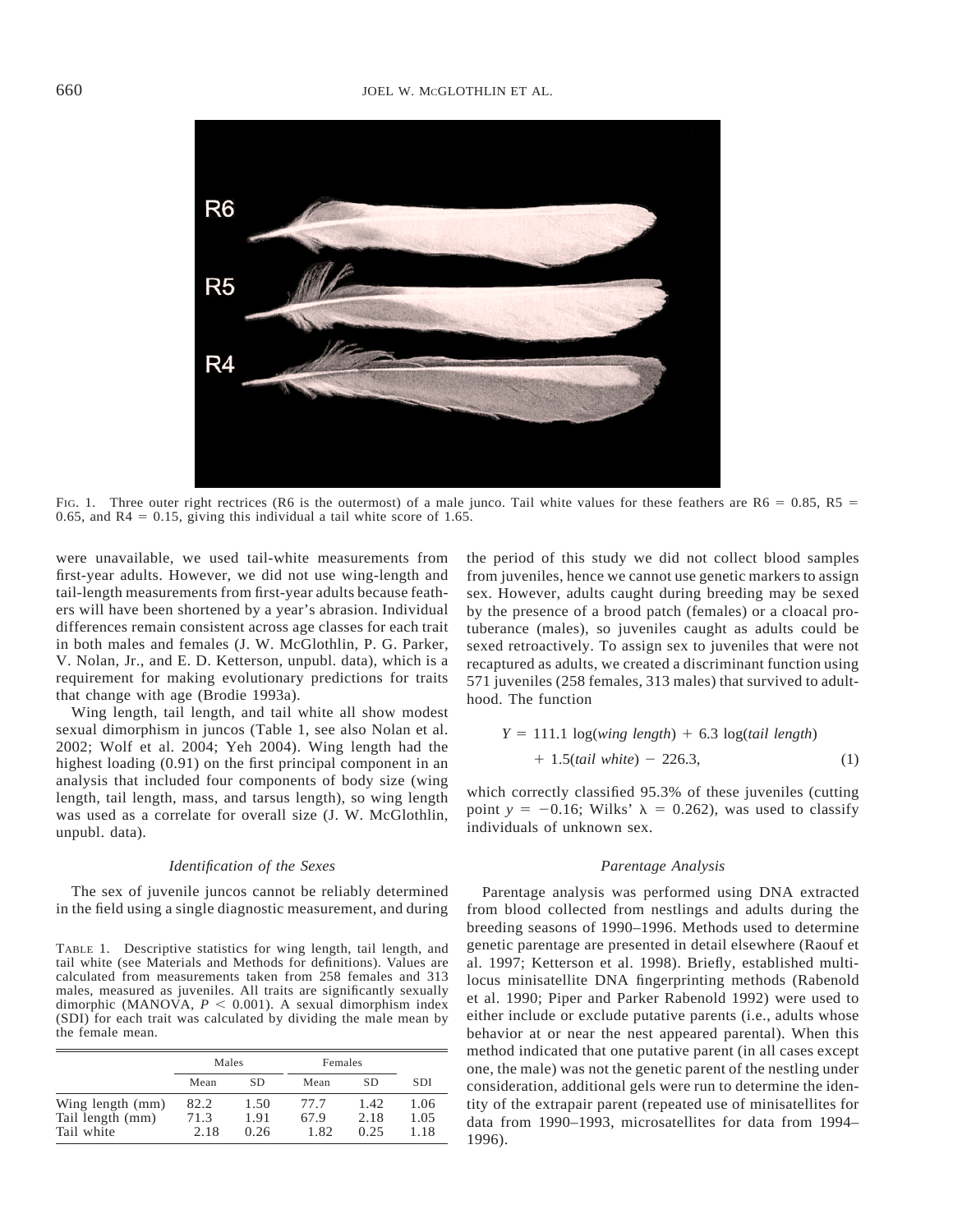## *Estimation of Genetic Parameters and Variance Components*

*Pedigree.* We assembled a pedigree of 643 birds, including juveniles that had been banded as nestlings during 1990– 1996 and their genetic parents. There were 611 birds with records for at least one of the three traits (wing length, tail length, and tail white), and 490 had records for all three. Before analysis, 10 individuals without phenotypic records and a single familial link were removed, resulting in a pedigree consisting of 633 birds: 397 progeny, 109 sires, and 155 dams (28 birds were both progeny and later parents). In cases of unknown parentage, the female observed at the nest was assumed to be the dam, and the sire was left unknown, resulting in a pedigree that contained more dams than sires.

*Genetic models.* We used a restricted maximum-likelihood (REML) method (DXMUX procedure of DFREML v. 3.1; Meyer 1998, 2000) to estimate **G,** genetic parameters (heritabilities,  $h^2$ , and genetic correlations,  $r_g$ ), and their standard errors. The DFREML program uses a derivative-free REML method to estimate additive genetic parameters given a pedigree and individual phenotypic values, while correcting for the influences of fixed or random effects (Meyer 1991, 1998). Unlike conventional ANOVA-based methods, multivariate REML does not require balanced datasets and can account for missing trait values and a complex pedigree (Meyer 1991, 1998). Our model incorporated two fixed effects: sex (to correct for sexual dimorphism) and hormonal treatment of the male associated with the nest that produced the offspring (to correct for potential effects of differential parental investment by T- and C-males, Ketterson et al. 1992). Models that incorporated parental effects, effects of shared nest environment, or birth-year effects did not generate significantly different genetic parameters and are not presented here (J. W. McGlothlin, P. G. Parker, V. Nolan, Jr., and E. D. Ketterson, unpubl. data). Significance of genetic parameters was tested using two-tailed, one-sample *t*-tests ( $H_0$ :  $\mu = 0$ ), with degrees of freedom equal to the number of individuals in the model minus one.

*Between-sex genetic correlations.* To determine whether male and female traits should evolve independently or in concert, we also estimated between-sex genetic correlations for the three traits. We used a REML model similar to the previous model, except traits were assigned as sex specific, resulting in a model that included six traits: male wing length, male tail length, male tail white, female wing length, female tail length, and female tail white. The REML values of the genetic correlations calculated between male and female traits provide estimates of the between-sex genetic correlations. This method of estimating genetic correlations does not generate estimates greater than unity or negative standard errors, as is possible using the typical, regression-based method (Price and Burley 1993; Lynch and Walsh 1998; Merilä et al. 1998). We tested for a significant difference from both zero and unity using one-tailed, one-sample *t*-tests, with degrees of freedom equal to the number of individuals in the model minus one.

Assortative mating.**-**Because estimates of heritability and genetic correlations may be biased by assortative mating, we tested for nonrandom mating by examining correlations between phenotypic values of dams with the average phenotypic values of their mates, weighted by the number of offspring sired.

#### *Selection Analysis*

*Dataset.* We measured selection using birds of known age (i.e., they were first captured as juveniles; 1431 males, 1329 females) hatched between 1989 and 1996. The analysis included only individuals that had measurements available for all three traits. Because none of the individuals in the analysis was still alive at the time the analysis was performed, our sample consisted purely of individuals tracked over their entire lifespan.

*Fitness components.*—To partition selection into different episodes, we measured selection using each of four fitness components (juvenile survival, adult survival, average mating success, and average fecundity per mate) chosen such that they would multiply to give an estimate of lifetime fitness (Arnold and Wade 1984a,b). Each fitness component was transformed to relative fitness (*w*) in each regression by dividing by mean fitness. We estimated selection separately for males and females.

*Survival.* Juvenile and adult survival were considered separately because natal dispersal (Nolan et al. 2002) is more likely to inflate estimates of mortality at the juvenile stage. Juvenile survival was counted as 1 if an individual was captured or sighted as an adult in the year after hatching or in any subsequent year. Individuals that were not captured were assigned a value of 0. Adult survival refers to the number of summers a bird was recaptured or resighted as an adult after having been banded as a juvenile. Adult survival ranged from 1 to 7. Males that had received testosterone implants that had not been removed at the end of a breeding season were excluded from the analysis of adult survival, because a prolonged exposure to testosterone may inhibit molt, decreasing overwinter survival (Nolan et al. 1992).

*Reproductive success.* Measurements of reproductive success (mating success and fecundity per mate) were taken only from those years for which DNA analysis was conducted (1990–1996) and were based on the number of nestlings that survived to day 6, the age at which we collected blood samples for genetic analysis. The three focal traits are not expressed until after the feathers are grown (after fledging), so they should not experience direct selection before day 6. Therefore, measuring reproductive success as counts of day 6 nestlings should not bias our measurements of selection by assigning offspring fitness to the parent (Wolf and Wade 2001).

Mating success was calculated by counting the number of mates with which an individual produced a day 6 offspring. During a given breeding season, mating success ranged from 0 to 3. We were not able to detect individuals, if any, that were unable to pair, so our estimates of sexual selection are conservative (Ketterson et al. 1998). Nevertheless, some individuals did receive a value of zero for a given year; these were males that sired none of the offspring of their social mate and achieved no detectable extrapair fertilizations. Fecundity per mate ranged from 0 to 7 and was calculated by dividing the total number of day 6 offspring produced in a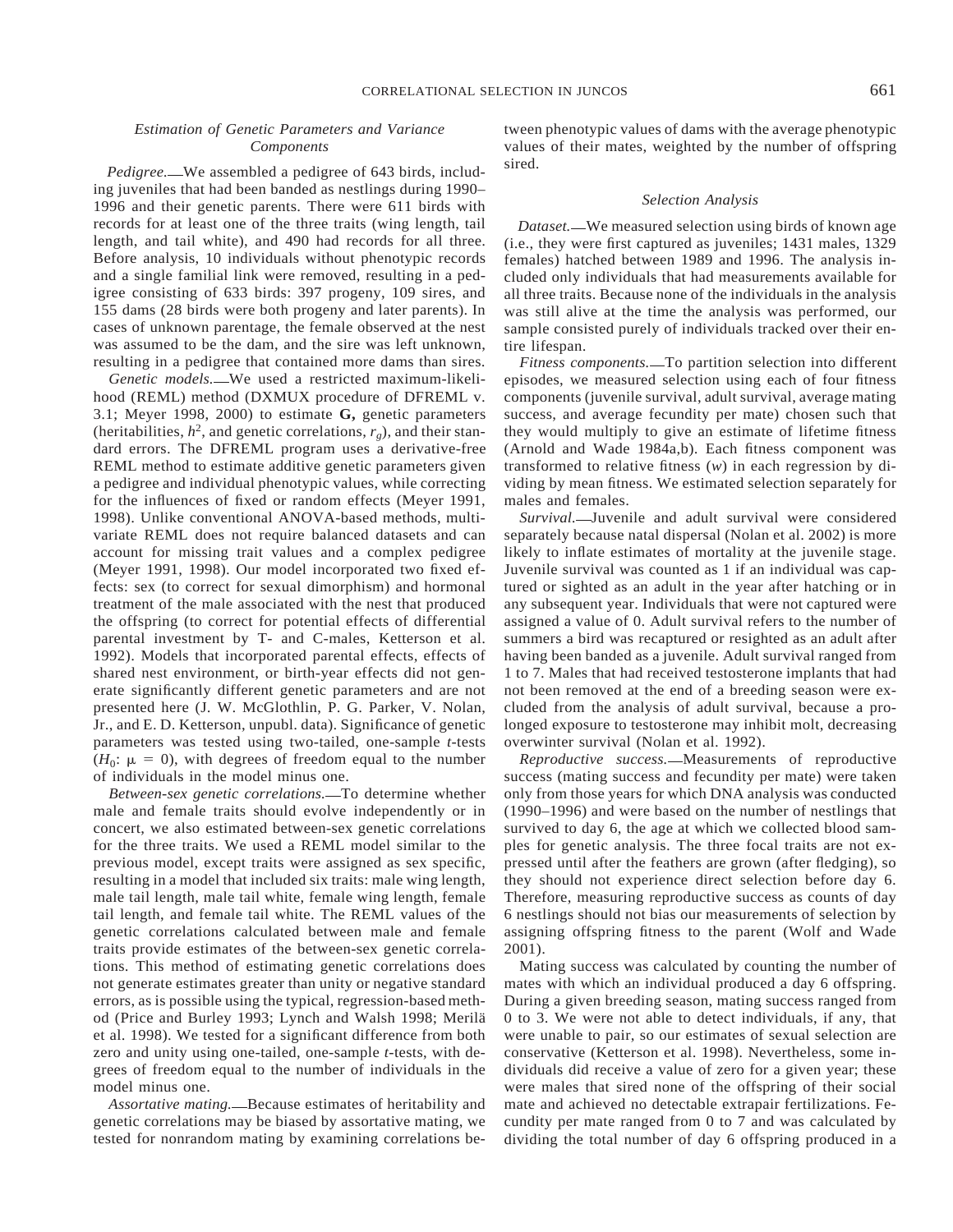given year by the number of mates in that year. Individuals that had no young surviving to day 6 were assigned a value of zero. If birds had records of mating success or fecundity from two or more years, we averaged them to generate a single score.

*Selection gradients.* We used multiple linear regression to calculate selection gradients, which are estimates of the direct force of selection on a given trait when considered independently of the effects of selection on correlated traits included in the analysis (Lande and Arnold 1983). Linear (directional) selection gradients  $(\beta)$  indicate selection that changes the population mean, and nonlinear selection gradients  $(y)$  indicate selection that acts on either the phenotypic variance of a trait  $i(\gamma_{ii},$  quadratic selection) or the phenotypic covariance between two traits *i* and *j* ( $\gamma_{ii}$ , correlational selection).

Linear gradients were estimated from a regression model that excluded cross products and squared terms, while nonlinear gradients were estimated from a full model (Lande and Arnold 1983; Mitchell-Olds and Shaw 1987; Brodie et al. 1995). Regression residuals were not normally distributed, so we could not use parametric tests of significance for selection gradients (Mitchell-Olds and Shaw 1987). We calculated standard errors of regression coefficients using a simple delete-one-individual jackknife technique and tested for significance using one-sample *t*-tests of the jackknifed estimates following the method described in Sokal and Rohlf (1995, pp. 820–823). Because of the small sample size in many of the selection analyses, we note trends  $(P < 0.1)$  as well as statistical significance ( $P < 0.05$ ). We used a Bernoulli process to calculate the probability that the number of significant gradients measured was due to chance (Moran 2003). This method is more appropriate for the interpretation of tables with many small *P*-values than a sequential Bonferroni (Rice 1989), which is overly restrictive (Moran 2003).

All traits were standardized to zero mean and unit variance to facilitate comparisons among selection gradients (Arnold and Wade 1984a). Because the sample varied across analyses, this standardization was performed separately for each regression.

*Male hormonal treatment.* Interpretation of the selection gradients measured in the study may be complicated by hormonal treatment of males, because testosterone treatment is likely to affect some fitness components (e.g., T-males obtain more extrapair fertilizations than C-males; Raouf et al. 1997; W. L. Reed, M. E. Clark, P. G. Parker, S. A. Raouf, N. Arguedas, D. S. Monk, E. Snajdr, V. Nolan, Jr., and E. D. Ketterson, unpubl. ms.). However, measurements of selection should not be affected unless there is a correlation between hormonal treatment and one of the traits under consideration, for example, if larger males were more likely to have T implants (Lande and Arnold 1983). All of the traits in this study were measured on juveniles, and birds were not implanted until the beginning of their first breeding season, so testosterone treatment cannot have affected the development of the traits. Hormone treatment was applied randomly to males; T-males, C-males, and untreated males did not differ with respect to any of the traits in this study (MANOVA, Wilks'  $\lambda = 0.98, F_{6, 488} = 0.868, P = 0.52$ . Nevertheless, we tested for an effect of hormone treatment on measures of selection

on adult males (via adult survival, mating success, and fecundity) by running separate regressions that included hormone treatment as an independent variable. Because males did not always receive the same treatment during each breeding season, the covariate included in the analysis was the number of years a male received testosterone implants divided by the total number of years it was alive. The selection gradients from these analyses were not significantly different from those calculated in the original regressions, and hormone treatment did not significantly increase the fit of the models (partial *F*-test,  $F_{1,9} > 3.65$ ,  $P > 0.05$ ) so we report only the analyses that do not consider treatment.

*Lifetime selection.* Measurements of selection over the entire lifetime are necessary to make evolutionary predictions. Because our fitness components multiplied to lifetime fitness, we could add selection gradients measured at different episodes as an estimate of lifetime selection (Arnold and Wade 1984a,b). Selection gradients were summed separately for each sex. To estimate lifetime selection on both sexes combined, we averaged the sex-specific lifetime selection gradients. We calculated standard errors on these lifetime selection gradients by taking the square root of the sum of the squared standard errors estimated for each fitness component using jackknifing. This method assumes that the selection gradients from each analysis are independent (i.e., covariance between all pairs of selection gradients is zero). To test for significance, we performed one-sample *t*-tests using sums of jackknifed selection gradient estimates.

*Fitness surfaces.*—Plotting fitness surfaces allows visualization of the form of selection simultaneously acting on two traits (Phillips and Arnold 1989; Brodie et al. 1995). We plotted a nonparametric representation of the fitness surface generated using a thin-plate spline fit, the three-dimensional analog of the cubic spline (Green and Silverman 1994; Blows et al. 2003). The smoothing parameter  $\lambda$  for each spline was chosen by minimizing the generalized cross-validation score (Green and Silverman 1994). We used R software (available at http://www.r-project.org; routine TPS, package FIELDS) to fit splines for fitness surfaces for each of the individual selection episodes. Where appropriate, we also used selection gradients (from both individual selection episodes and lifetime selection) to generate parametric fitness surfaces (Lande and Arnold 1983; Phillips and Arnold 1989; Brodie et al. 1995). Because parametric fitness surfaces are constrained to a limited number of shapes and their interpretation may at times be misleading (e.g., because of extrapolation into areas based on few observations), the nonparametric splines were used as a guide to interpreting these fitness surfaces (Schluter 1988; Schluter and Nychka 1994; Brodie et al. 1995). Due to the composite nature of our measurements of lifetime selection as the product of individual episodes of selection, we were only able to generate parametric surfaces for lifetime fitness.

## *Response to Selection*

*Change in trait means.* We used lifetime selection gradients to predict evolutionary response to selection. The predicted response in trait means was calculated using the multivariate breeders' equation,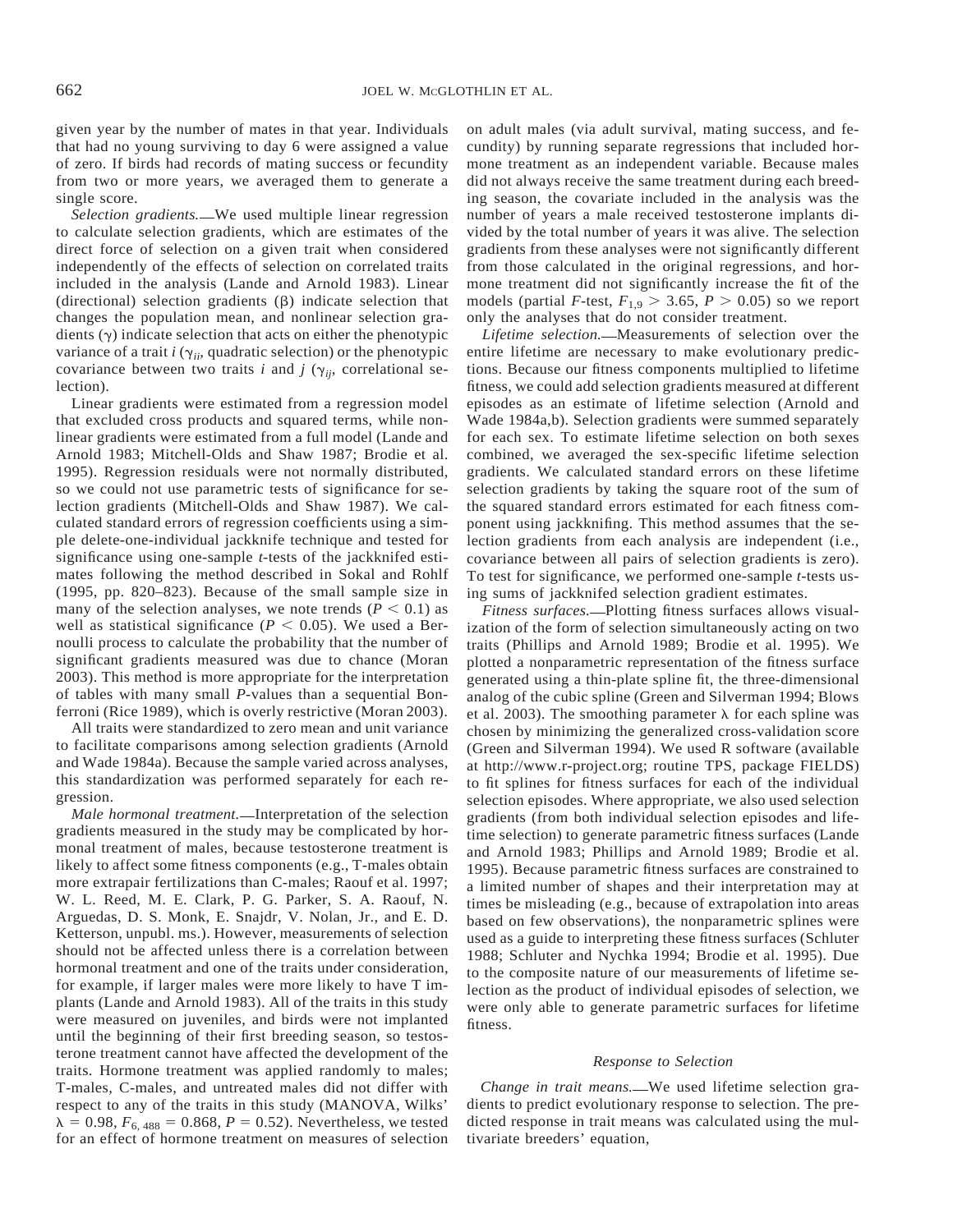TABLE 2. Genetic parameters and variance components estimated using restricted maximum-likelihood and an animal model. (a) Heritabilities,  $h^2 \pm SE$ , are shown on the diagonal, genetic correlations,  $r_g$ , are below the diagonal, and phenotypic correlations are above<br>the diagonal. (b) Additive genetic (co)variance components (G  $\pm$  SE) are shown

|                    | Trait       | Wing length                  | Tail length         | Tail white           |
|--------------------|-------------|------------------------------|---------------------|----------------------|
| a. $h^2$ and $r_g$ | Wing length | $0.33 \pm 0.100**$           | (0.46)              | (0.09)               |
|                    | Tail length | $0.76 \pm 0.118***$          | $0.53 \pm 0.095***$ | (0.09)               |
|                    | Tail white  | $0.41 \pm 0.174*$            | $0.04 \pm 0.147$    | $0.50 \pm 0.082***$  |
| b. G               | Wing length | (2.06)<br>$0.67 \pm 0.223**$ | (1.37)              | (0.03)               |
|                    | Tail length |                              | (4.32)              | (0.05)               |
|                    |             | $0.94 \pm 0.264***$          | $2.29 \pm 0.492***$ |                      |
|                    | Tail white  |                              |                     | (0.06)               |
|                    |             | $0.060 \pm 0.027$ *          | $0.010 \pm 0.040$   | $0.032 \pm 0.006***$ |

 $* P < 0.05, ** P < 0.01, ** P < 0.001.$ 

$$
\Delta \bar{z} = G\beta \tag{2}
$$

(Lande and Arnold 1983). Although maternal effects may affect a predicted response to selection (Lande and Kirkpatrick 1990), to simplify the calculation we ignore them here.

*Change in variance.* To estimate how the genetic variance-covariance matrix should change in response to selection, we used the equation

$$
\Delta G = G(\gamma - \beta \beta^{T})G \qquad (3)
$$

(Phillips and Arnold 1989). This equation describes change in the **G** matrix that occurs within a generation; betweengeneration changes should be smaller due to the effects of recombination (Tallis and Leppard 1988; Tallis 1989; Wolf and Brodie 1998). We used a standardized **G** matrix (*h*2 values on the diagonal,  $r_{ij}h_i h_j$  off the diagonal) in both equations so that responses would be in standardized units.

## **RESULTS**

#### *Quantitative Inheritance of Size and Plumage Traits*

*Additive genetic effects.* Wing length, tail length, and tail white were all significantly heritable (i.e., showed significant additive genetic variance, Table 2). Wing length was genetically correlated with both tail length and tail white, but tail length and tail white were not genetically correlated (Table 2).

*Between-sex genetic correlations.* Genetic correlations between the sexes were high for all traits ( $r_g \pm \text{SE}$ : wing length 0.81  $\pm$  0.406, tail length 0.89  $\pm$  0.231, tail white 0.97  $\pm$  0.270). All between-sex genetic correlations were significantly different from zero (one-tailed, one-sample *t*-tests, df  $= 632, P < 0.05$ , but not from unity (*P*  $> 0.05$ ).

Assortative mating.-Heritability measurements were not biased by assortative mating, as individuals did not mate assortatively based on any of the three traits  $(0.006 \le r \le$ 0.076,  $P > 0.47$ ). Genetic correlations were probably also not affected by assortative mating. One trait pair (dam's tail white and sire's wing length) showed a trend toward assortative mating, but in the opposite direction of the observed genetic correlation ( $r = -0.200$ ,  $P = 0.079$ ). Other trait pairs were not correlated  $(-0.120 \le r \le 0.122, P > 0.352)$ .

## *Selection*

*Juvenile survival.*—There was no directional selection via juvenile survival in either sex (Table 3). There was a trend toward pure quadratic selection acting to increase variance in male wing length (Table 3, Fig. 2a), and the nonparametric fitness surface suggests the existence of two fitness peaks, one for very small males, and one for males that are only slightly larger than average (Fig. 3a). There were no other significant nonlinear selection gradients in either sex.

Adult survival.—There was no significant evidence of selection based on adult survival on any of the three traits in males (Table 3). There was no directional selection acting on females, but we detected significant correlational selection acting on wing length and tail white (positive, Table 3, Fig. 2c) and tail length and tail white (negative, Table 3). Nonparametric fitness surfaces suggest that larger females with more tail white may have a survival advantage (Fig. 3f), and that two fitness peaks—larger with more tail white and smaller with less tail white—may exist for males (Fig. 3b).

*Mating success.*—Sexual selection was most evident in males; males with longer wings (significant) and shorter tails (nonsignificant) had higher mating success (Table 3). Although there was no directional sexual selection on tail white, there was a trend toward correlational sexual selection between tail white and wing length (Table 3). The combination of this correlational selection gradient and the significant linear selection gradient on wing length results in males with the longest wings and the whitest tails having the highest mating success (Fig. 2b). The nonparametric fitness surface suggests the existence of a fitness ridge with one peak at relatively large values for each trait (Fig. 3c).

Sexual selection was weak in females, but as in males, there was a significant negative correlational gradient between wing length and tail white (Table 3). In other words, females with matching tail white and wing length (less white with shorter wings or more white with longer wings) had fewer mates (Fig. 2d). Both fitness surfaces are nearly flat, but suggest that small females with more tail white have slightly higher mating success (Figs. 2d, 3g).

*Fecundity.* - Fecundity selection was negligible in males, but relatively strong in females. Directional selection favored females with shorter wings and longer tails (Table 3, Figs.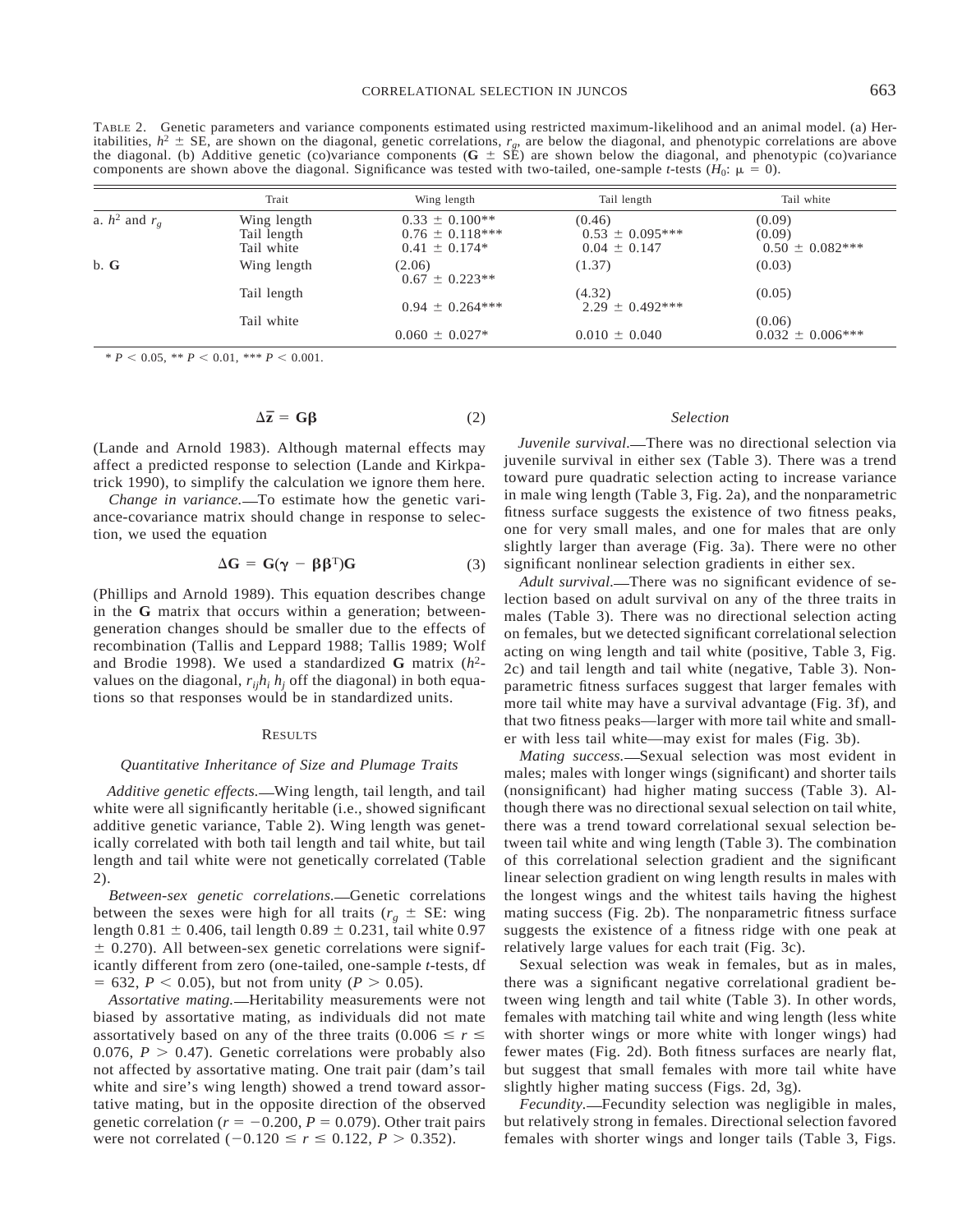TABLE 3. Matrices of standardized directional ( $\beta$ ) and quadratic ( $\gamma$ ) selection gradients for wing length, tail length, and tail white. Diagonal elements in the quadratic selection matrix represent quadratic ( $\gamma_{ii}$ ) selection and off-diagonal elements represent correlational selection ( $\gamma_{ij}$ ). Selection gradients are partial regression slopes  $\pm$  one standard error. Gradients are estimated separately for each sex, using four components of fitness. Sample size for each regression is reported below each set of matrices. Gradients with *P*  $<$  0.10 are shown in boldface. The probability of obtaining nine gradients with *P*  $<$  0.10 by chance is 0.12, and the probability of obtaining six gradients with *P*  $<$  0.05 is 0.08 (Moran 2003). Standard errors are jackknife estimates; significance is estimated by *<sup>t</sup>*-tests.

|                    |             |              |                | Males       |            |              | Females     |             |            |
|--------------------|-------------|--------------|----------------|-------------|------------|--------------|-------------|-------------|------------|
|                    |             |              |                | $\gamma$    |            |              |             | $\gamma$    |            |
| Fitness component  | Trait       | β            | Wing length    | Tail length | Tail white | β            | Wing length | Tail length | Tail white |
| Juvenile survival  | wing length | $-0.063$     | $0.191\dagger$ |             |            | $-0.050$     | 0.092       |             |            |
|                    |             | ±0.0593      | ± 0.1062       |             |            | ±0.0626      | ±0.1088     |             |            |
|                    | tail length | 0.010        | $-0.018$       | $-0.114$    |            | 0.071        | $-0.046$    | 0.078       |            |
|                    |             | ±0.0546      | ±0.0806        | ±0.0868     |            | ±0.0621      | ±0.0813     | ±0.0878     |            |
|                    | tail white  | 0.029        | 0.013          | 0.071       | 0.068      | 0.069        | 0.003       | $-0.006$    | $-0.006$   |
|                    |             | ±0.0511      | ±0.0620        | ±0.0590     | ±0.0734    | ±0.0552      | ±0.0629     | ±0.0718     | ±0.0724    |
|                    |             | $(N = 1431)$ |                |             |            | $(N = 1329)$ |             |             |            |
| Adult survival     | wing length | 0.009        | $-0.047$       |             |            | 0.062        | 0.136       |             |            |
|                    |             | ±0.0512      | ±0.0918        |             |            | ±0.0496      | ±0.0786     |             |            |
|                    | tail length | $-0.012$     | $-0.021$       | 0.034       |            | $-0.044$     | $-0.074$    | 0.082       |            |
|                    |             | ±0.0515      | ±0.0745        | ±0.0976     |            | ±0.0551      | ±0.0619     | ±0.0582     |            |
|                    | tail white  | $-0.027$     | 0.082          | $-0.038$    | 0.072      | $-0.020$     | $0.099*$    | $-0.076*$   | $-0.001$   |
|                    |             | ±0.0433      | ±0.0602        | ±0.0580     | ±0.0698    | ±0.0399      | ± 0.0547    | ± 0.0504    | ±0.0492    |
|                    |             | $(N = 249)$  |                |             |            | $(N = 264)$  |             |             |            |
| Mating success     | wing length | $0.173**$    | $-0.011$       |             |            | $-0.027$     | $-0.003$    |             |            |
|                    |             | ± 0.0669     | ±0.1726        |             |            | ±0.0344      | ±0.0416     |             |            |
|                    | tail length | $-0.117$ †   | 0.125          | $-0.048$    |            | 0.046        | 0.013       | 0.060       |            |
|                    |             | ± 0.0693     | ±0.1856        | ±0.2234     |            | ±0.0689      | ±0.0504     | ± 0.1402    |            |
|                    | tail white  | 0.014        | $0.137\dagger$ | $-0.143$    | 0.011      | 0.009        | $-0.064*$   | 0.035       | 0.022      |
|                    |             | ±0.0456      | ± 0.0740       | ±0.0868     | ±0.0900    | ±0.0334      | ± 0.0361    | ±0.0706     | ±0.0706    |
|                    |             | $(N = 88)$   |                |             |            | $(N = 77)$   |             |             |            |
| Fecundity per mate | wing length | $-0.010$     | $-0.191$       |             |            | $-0.143*$    | 0.080       |             |            |
|                    |             | ±0.0995      | ±0.2248        |             |            | ±0.0685      | ±0.1248     |             |            |
|                    | tail length | 0.073        | 0.100          | 0.055       |            | $0.196*$     | 0.027       | $-0.037$    |            |
|                    |             | ± 0.1014     | ±0.1893        | ±0.2496     |            | ± 0.0774     | ±0.1331     | ±0.1268     |            |
|                    | tail white  | 0.072        | 0.115          | $-0.040$    | $-0.122$   | 0.013        | 0.076       | $-0.156$    | 0.084      |
|                    |             | ±0.0721      | ± 0.1110       | ±0.1122     | ±0.1306    | ±0.0702      | ±0.0945     | ± 0.1101    | ±0.1150    |
|                    |             | $(N = 106)$  |                |             |            | $(N = 95)$   |             |             |            |

 $\uparrow$  *P* < 0.10; \* *P* < 0.05; \*\* *P* < 0.01.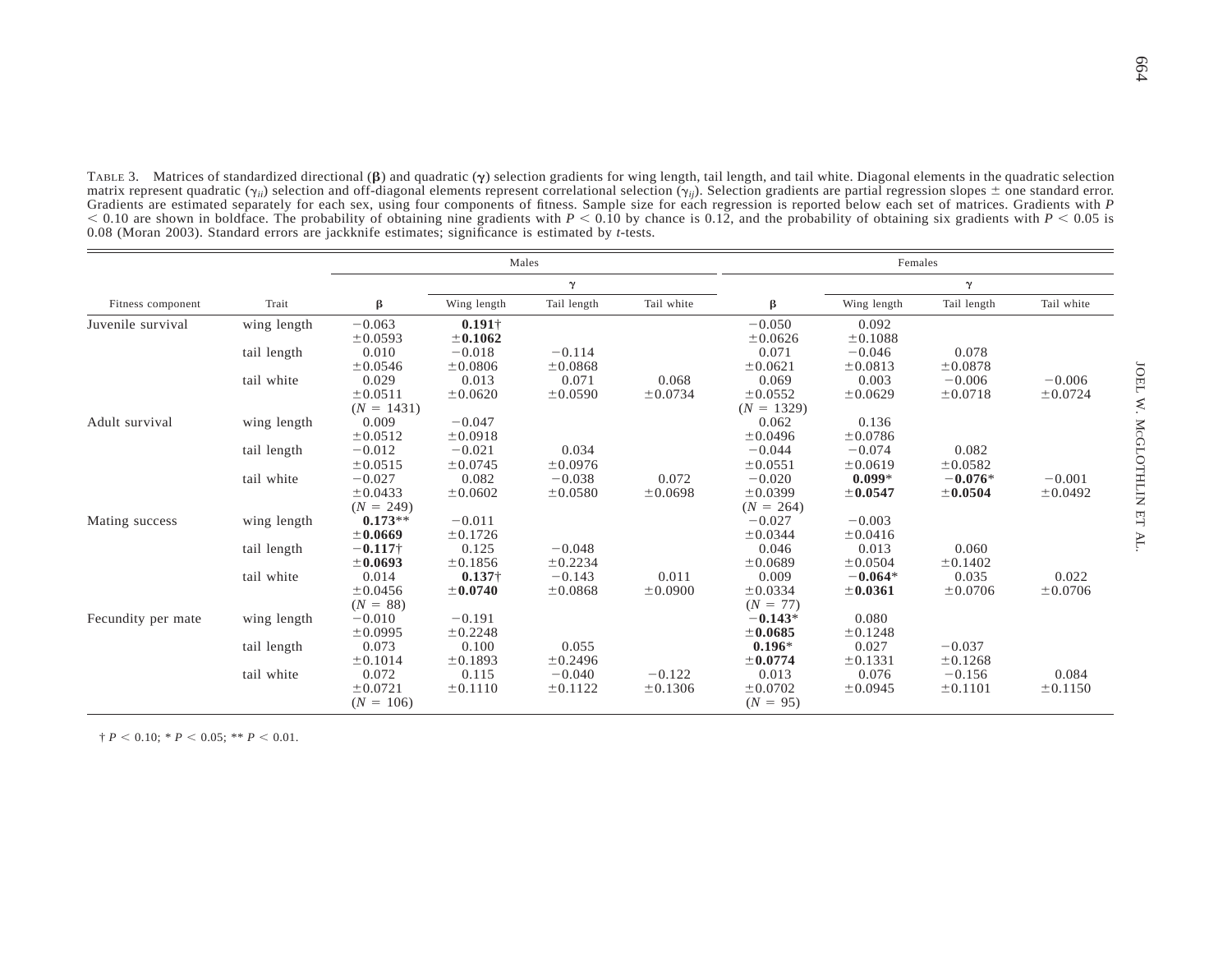

FIG. 2. Parametric fitness surfaces for wing length and tail white, drawn using all gradients from Table 3. Trait values (x- and y-axes) are standardized to zero mean and unit variance, and *w* (z-axis) represents relative fitness. Scales differ for each graph according to the range of trait and fitness values used in the analysis. (a) Male juvenile survival; (b) male mating success; (c) female adult survival; (d) female mating success; (e) female fecundity per mate.

2e, 3h). There was no significant evidence of nonlinear fecundity selection.

*Lifetime selection.* When we considered selection combined over all episodes, we found that selection significantly favored long tails in females and a correlation between wing length and tail white in males (Table 4). This correlational selection gradient was also significant when selection was averaged across the sexes, and it was the main determinant of the shape of the wing–tail white fitness surfaces in both sexes (Table 4, Fig. 4). There was also significant negative correlational selection between tail length and tail white when the sexes were combined, favoring a decreased relationship between the two traits (Table 4). None of the other lifetime selection gradients was significant.

#### *Response to Selection*

Combining genetic data with measurements of lifetime selection led to predictions of very small increases in all three trait means over time (Table 5). Small increases in the genetic variance were also predicted (Table 5) due to the absence of strong directional selection and the weak positive quadratic selection acting on all traits (Table 4). Predicted changes in genetic covariance were in the same direction as the observed genetic correlations (Table 2, Table 5).

## **DISCUSSION**

We found that the three traits examined in this study, wing length, tail length, and tail white, were heritable, and wing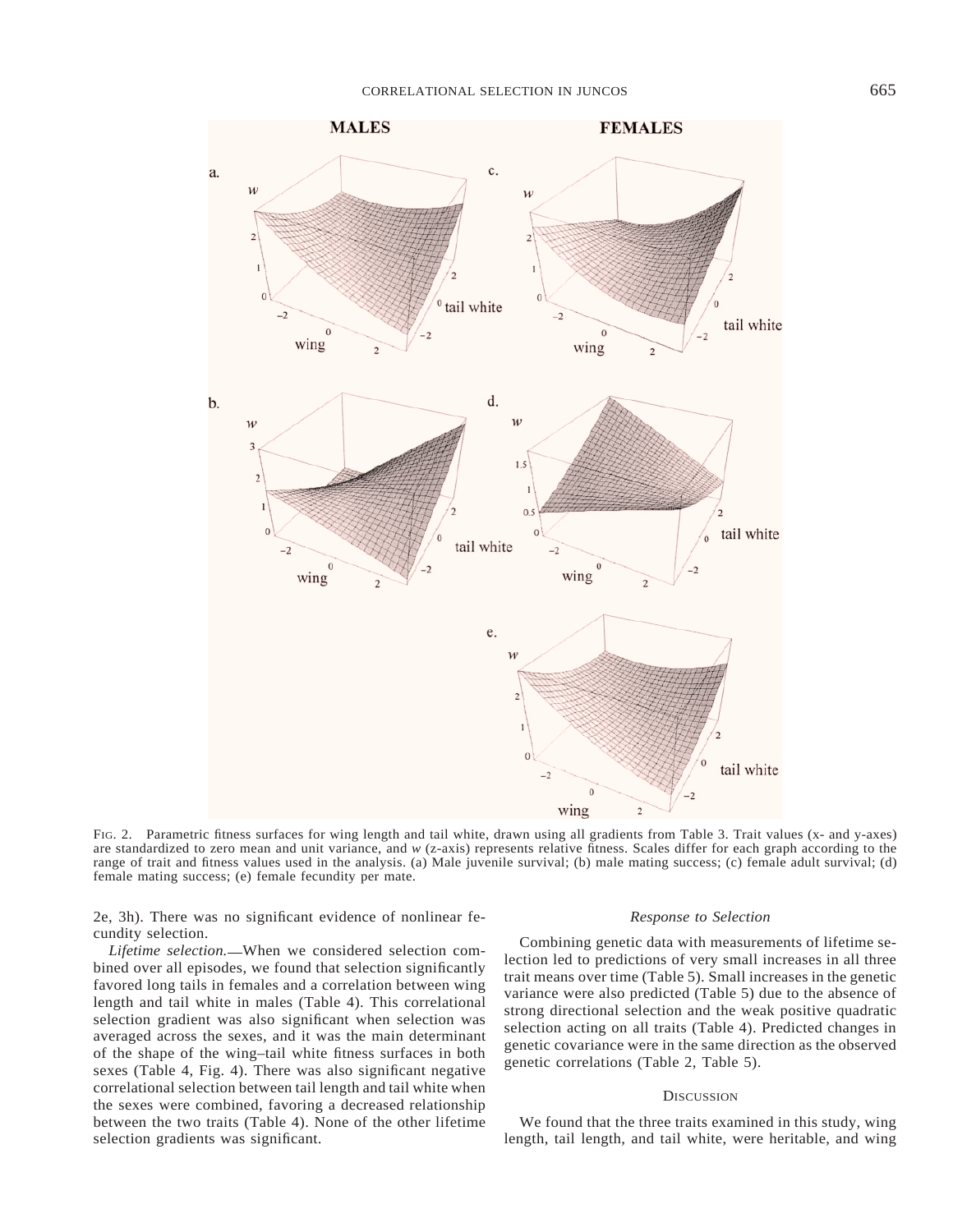

FIG. 3. Nonparametric fitness surfaces for wing length and tail white, fitted using a thin-plate spline. Trait values (x- and y-axes) are standardized to zero mean and unit variance, and *w* (z-axis) represents relative fitness. Scales differ for each graph according to the range of trait and fitness values used in the analysis. (a) Male juvenile survival; (b) male adult survival; (c) male mating success; (d) male fecundity per mate; (e) female juvenile survival; (f) female adult survival; (g) female mating success; (h) female fecundity per mate.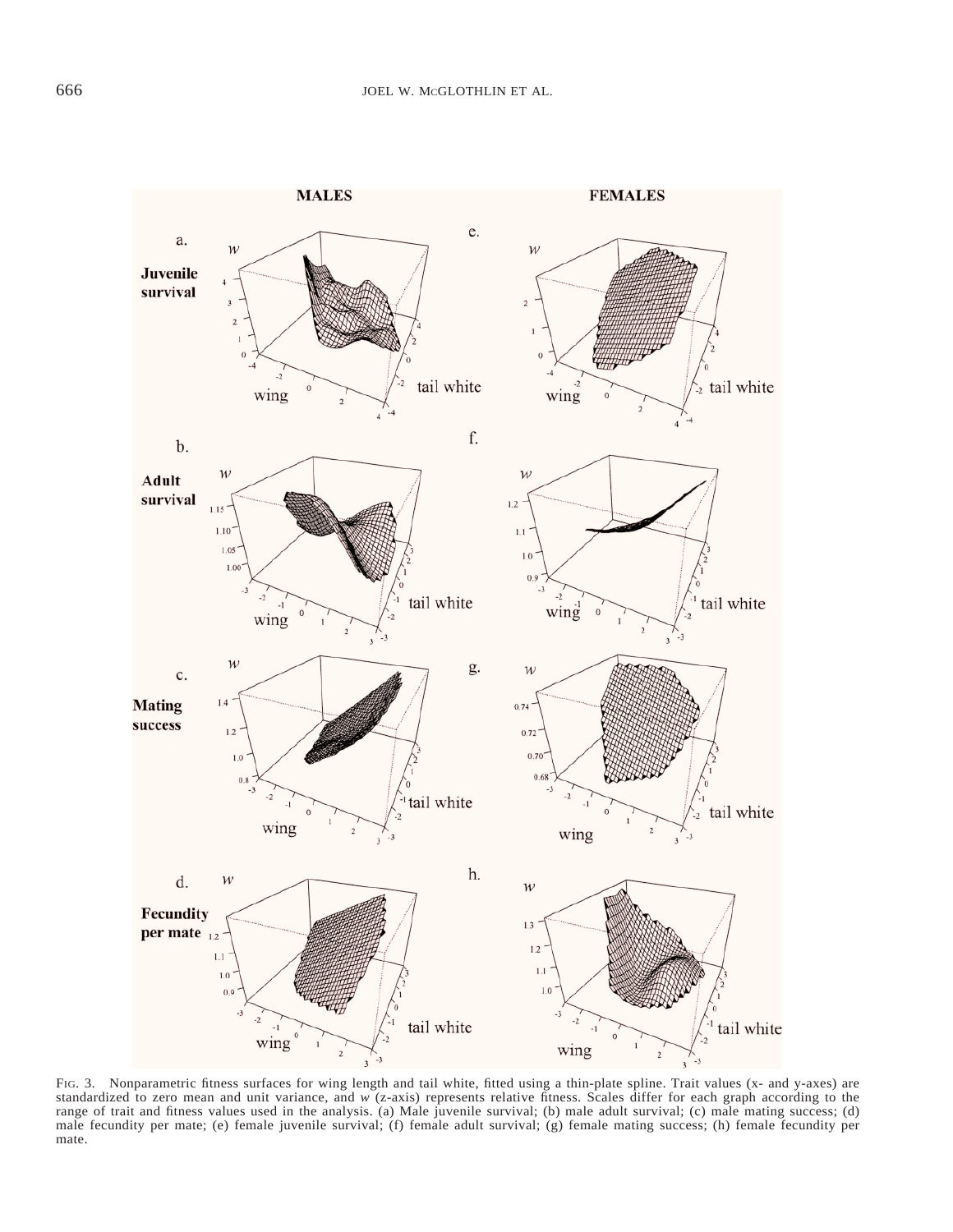| slopes $\pm$ one standard error. Gradients with $P < 0.10$ are |                                              | Males          |                      |               |                                                            | Females                                                                                                   |                                              |                     |                                                                      | Sexes combined                                                       |                                              |                      |
|----------------------------------------------------------------|----------------------------------------------|----------------|----------------------|---------------|------------------------------------------------------------|-----------------------------------------------------------------------------------------------------------|----------------------------------------------|---------------------|----------------------------------------------------------------------|----------------------------------------------------------------------|----------------------------------------------|----------------------|
|                                                                |                                              |                |                      |               |                                                            |                                                                                                           | 2                                            |                     |                                                                      |                                                                      | 2                                            |                      |
| Trait                                                          |                                              | length<br>Wing | Tail length          | white<br>Tail |                                                            | Wing<br>length                                                                                            | Tail length                                  | white<br>Tail       |                                                                      | Wing<br>length                                                       | Tail length                                  | white<br>Tail        |
| <i>ling</i> length                                             | 0.109                                        | $-0.069$       |                      |               |                                                            |                                                                                                           |                                              |                     |                                                                      |                                                                      |                                              |                      |
|                                                                | ± 0.143                                      | $-0.316$       |                      |               |                                                            |                                                                                                           |                                              |                     |                                                                      |                                                                      |                                              |                      |
| Tail length                                                    | $-0.046$                                     | 0.186          | 0.074                |               |                                                            |                                                                                                           |                                              |                     |                                                                      |                                                                      |                                              |                      |
|                                                                | ± 0.144                                      | $-0.287$       |                      |               |                                                            |                                                                                                           |                                              |                     |                                                                      |                                                                      |                                              |                      |
| Tail white                                                     | 0.087                                        | 0.346          | $^{+0.360}_{-0.147}$ | 0.028         | $-0.157$<br>$+0.111$<br>$+0.269$<br>$+0.133$ *<br>$+0.071$ | $\begin{array}{r} 0.304 \\ + 0.188 \\ - 0.079 \\ - 0.175 \\ - 0.114 \\ - 0.114 \\ - 0.131 \\ \end{array}$ | $-0.183$<br>$+0.216$<br>$-0.203$<br>$+0.157$ |                     | $-0.024$<br>$-0.050$<br>$+0.050$<br>$+0.050$<br>$+0.053$<br>$+0.053$ |                                                                      | $^{+0.054}_{-0.074}$<br>$^{+0.074}_{-0.175}$ |                      |
|                                                                | ±0.108                                       | $-0.159*$      | $-0.164$             | ±0.188        | ±0.103                                                     |                                                                                                           |                                              | $0.100$<br>$+0.161$ |                                                                      | $+118$<br>$+0.065$<br>$+0.053$<br>$+0.230$<br>$+0.230$<br>$+0.073**$ |                                              | $^{+0.064}_{+0.044}$ |
|                                                                | $(N = 1431)$                                 |                |                      |               | $(N = 1329)$                                               |                                                                                                           |                                              |                     | Average $N = 1380$                                                   |                                                                      |                                              |                      |
|                                                                | $+ P < 0.10$ ; $* P < 0.05$ ; $* P < 0.01$ . |                |                      |               |                                                            |                                                                                                           |                                              |                     |                                                                      |                                                                      |                                              |                      |

TABLE 4. Lifetime selection acting on males, females, and both sexes combined, calculated using selection gradients from Table 3 (see text for details). Diagonal elements

length, which is representative of overall body size, was positively genetically correlated with both tail length and tail white. While a positive genetic correlation between wing length and tail length is probably inevitable due to common developmental pathways, the genetic correlation between wing length and tail white may have evolved via correlational selection. We detected positive lifetime correlational selection acting on the two traits, which was largely the result of sexual selection on males, which favored large males with whiter tails. While directional sexual selection on males was largely opposed by other selection episodes and selection on females, correlational sexual selection was reinforced. We discuss the implications of each of these results below.

## *Correlational Sexual Selection*

In males, the sexual selection surface for wing length and tail white is a rising ridge, a pattern that can lead to the evolution of honest signals via the handicap principle (Getty 1998). If wing length, which is a good indicator of body size, is also indicative of overall phenotypic quality, then positive correlational selection on wing length and tail white may function to maintain tail white as an honest signal. Getty's (1998) original formulation required an interaction between sexual selection and viability to create a fitness ridge, but other kinds of interaction can produce the same result. A rising fitness ridge could arise from pure sexual selection when mating success depends on an interaction between intrasexual and intersexual interactions (Berglund et al. 1996; Ligon 1999). Larger males with large ornaments should have the highest mating success, while mismatched males should fare more poorly due either to decreased attractiveness to females or decreased ability to compete with other males.

In juncos, larger males may be more successful in intrasexual competition for access to mates during the breeding season, as they are in contests over food during the winter (Balph et al. 1979; Ketterson 1979; Holberton et al. 1989). If so, they may be better able to defend against intrusions from rival males seeking extrapair copulations or better able to invade neighboring territories where they might be more likely to inseminate fertile females. Females may choose among the males they encounter based on tail white (Hill et al. 1999), causing the larger males with more tail white to have the highest mating success. Because a female that has settled on a male's territory may choose only among him and a limited number of neighbors, and the males that she encounters may be restricted by male-male competition, her choices may be limited. This may explain why tail white, despite its attractiveness to females (Hill et al. 1999), is correlationally, but not directionally, selected.

Consistent correlational selection acting on wing length and tail white should lead to an increase in the genetic correlation between the two traits. The positive genetic correlation we observed suggests that correlational selection may have integrated these two traits in the past. Furthermore, quantitative genetic models of evolutionary change predict that the genetic covariance between the two traits should continue to increase. Consequently, to the extent that body size is associated with quality, tail white is an honest signal that should be reliable across generations. Other studies have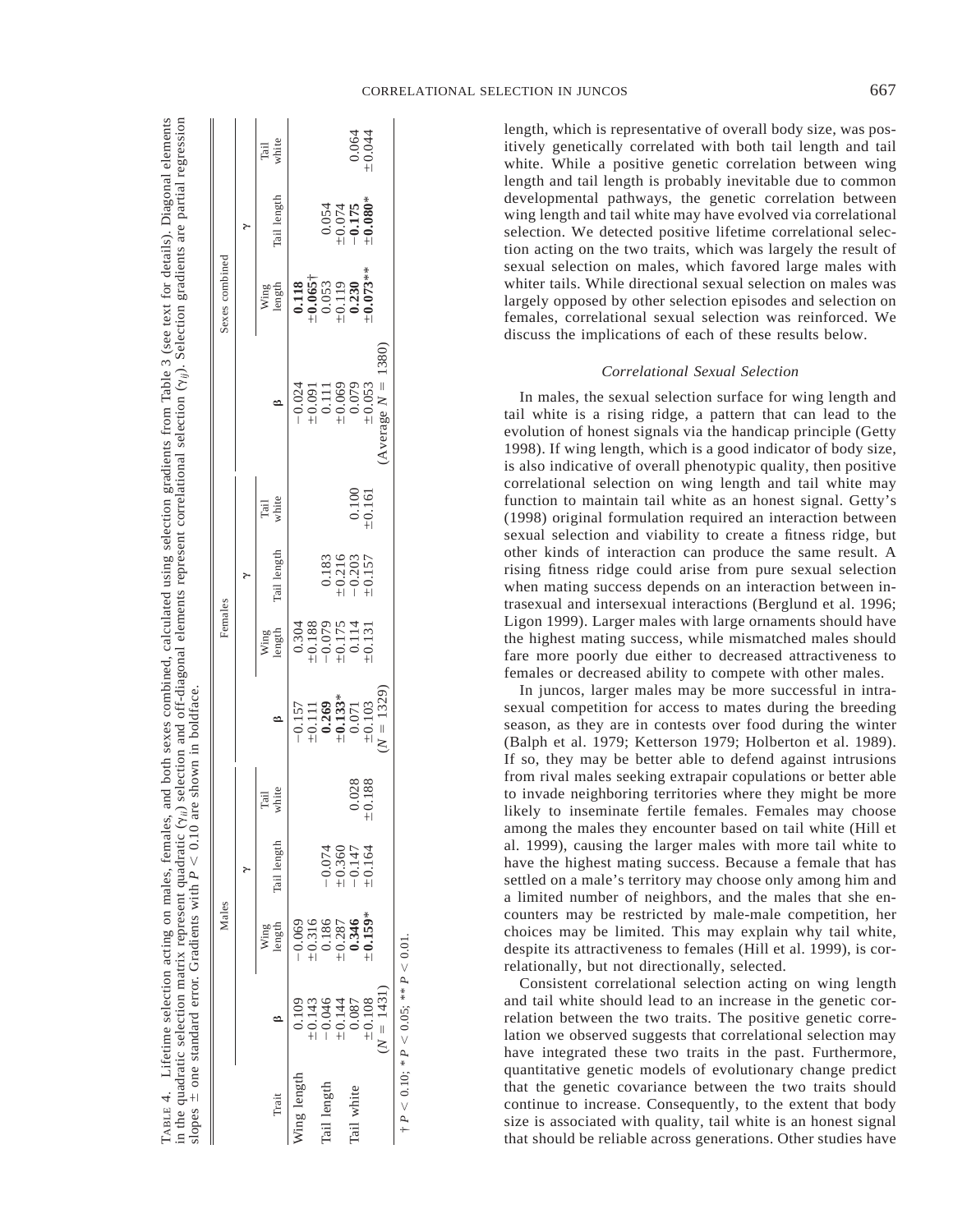

FIG. 4. Fitness surfaces for wing length and tail white, drawn using all gradients from Table 4. Trait values (x- and y-axes) are on a standardized scale, and *w* (z-axis) represents relative fitness. (a) Male lifetime selection; (b) female lifetime selection; (c) total lifetime selection.

shown concordance between correlational selection and genetic correlations (Brodie 1989, 1992, 1993b; Conner and Via 1993; Morgan and Conner 2001), but to our knowledge, this is the first study to demonstrate such a relationship for a sexually selected trait in animals. LeBas et al. (2003) suggested that correlational sexual selection may lead to a genetic correlation that maintains signal honesty of a female ornament in dance flies, but they did not demonstrate a genetic correlation. In that study, correlational sexual selection favored a positive relationship between a female ornament (size of pinnate scales on the hind femur) and fecundity, and as a result, males that chose to mate with females with larger

TABLE 5. Predicted response to selection (see text for details of calculations). Predicted between-generation change in the mean in standard deviation units is shown on the left; predicted withingeneration change in standardized additive genetic variances (diagonal) and covariances (below the diagonal) are on the right.

|                                          |                         |                         | $\Delta G$     |               |
|------------------------------------------|-------------------------|-------------------------|----------------|---------------|
| Trait                                    | Δž                      | Wing<br>length          | Tail<br>length | Tail<br>white |
| Wing length<br>Tail length<br>Tail white | 0.040<br>0.053<br>0.037 | 0.036<br>0.031<br>0.029 | 0.041<br>0.001 | 0.052         |

scales were able to sire more offspring. Because fecundity may also be related to nuptial gifts received from males, however, the phenotypic correlation observed by LeBas et al. (2003) may be largely environmental.

## *Strength of Selection and Interaction of Selection Episodes*

In addition to correlational selection, we found some evidence of directional selection, although it was quite weak; the strongest directional selection gradients were close to the median ( $|\beta| = 0.16$ ) of those reported in a recent review (Kingsolver et al. 2001). In accordance with the findings of Hoekstra et al. (2001), the strongest directional selection occurred via sexual and fecundity selection; as expected, males were selected most strongly due to variance in mating success, while females were selected most strongly due to variance in fecundity (Shuster and Wade 2003).

Although we found no evidence of directional survival selection in this study, it probably occurs over short periods of time in relation to short-term environmental changes. Indeed, survival selection tends to be stronger when it is measured over a shorter period of time (see Hoekstra et al. 2001). If these episodes of selection balance each other out (e.g., because the environment fluctuates), no net selection would be detectable over a period of years as was the case in our study.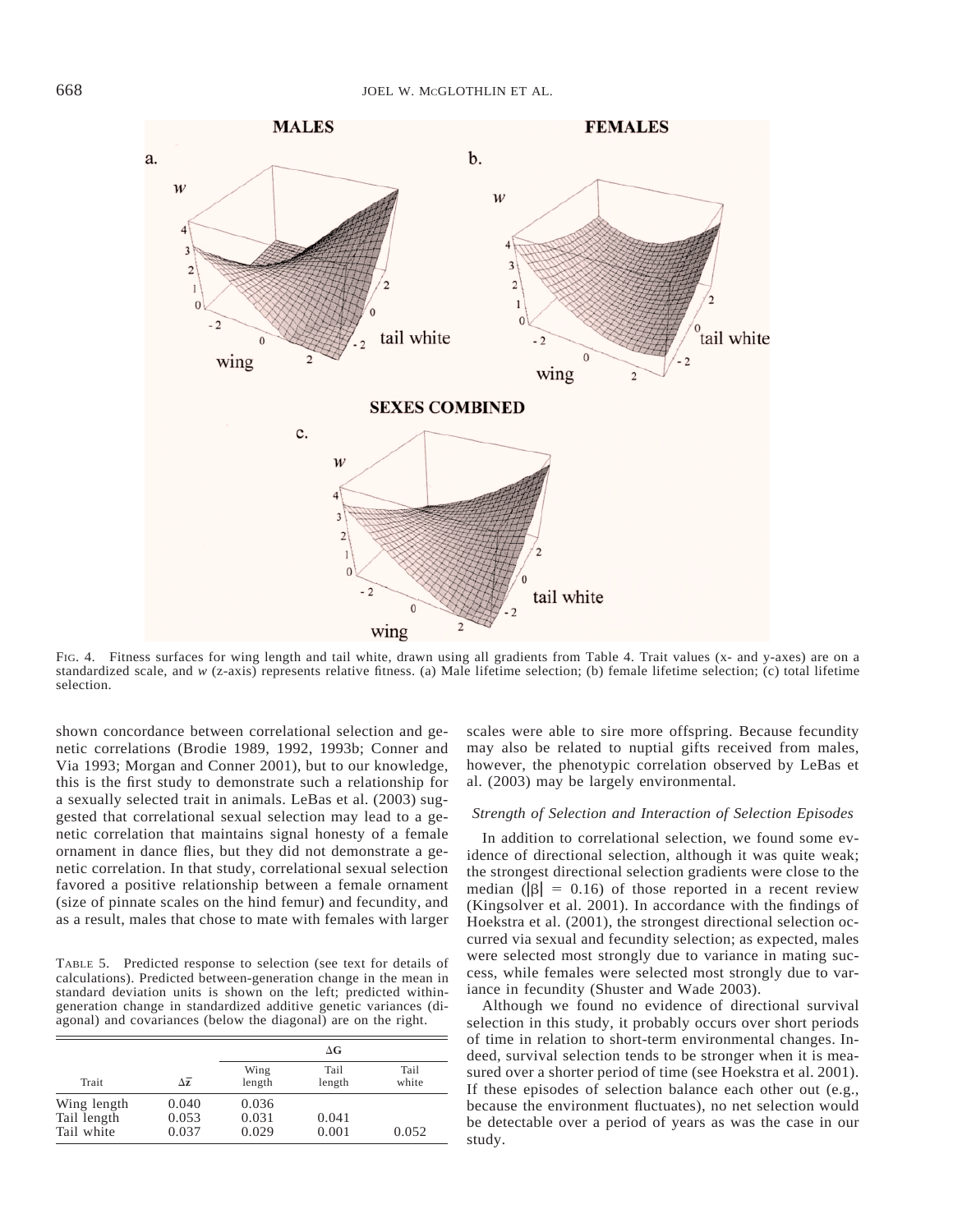We did not detect quadratic selection in individual selection episodes, although when all episodes were combined, there was a trend toward quadratic selection for an increase in the variance of wing length. The strongest quadratic gradients were not much larger than the median value ( $|\gamma|$  = 0.10) found by Kingsolver et al. (2001). Correlational selection, as indicated above, was pervasive but was not particularly strong at any one episode when compared to other published measurements (e.g., Sinervo and Svensson 2002).

Although the strength of selection differed among episodes, there was no strong evidence of opposing selection (i.e., significant selection gradients of opposite sign) within a sex. Directional selection tended to be important at only one episode in each sex (sexual selection in males and fecundity selection in females). The importance of these selection episodes is apparent when examining the lifetime fitness surfaces. The lifetime fitness surface for males, like the sexual selection surface, resembles a rising ridge. In females, the lifetime fitness surface is shallower and valley-shaped; similar in shape to the fecundity selection surface.

In most cases, quadratic and correlational selection measured at different episodes tended to be reinforcing. One notable case of this was correlational selection on male wing length and tail white. Although it was only detectable in one selection episode (sexual selection), this correlational selection was consistently positive across all episodes, leading to a fairly strong lifetime selection gradient.

#### *Selection and Sexual Dimorphism*

Opposing selection in males and females may lead to the evolution of sexual dimorphism (Lande 1980a; Slatkin 1984; Andersson 1994; Badyaev and Martin 2000; Shuster and Wade 2003). In this study, selection favored an increase in sexual dimorphism in wing length (larger males, smaller females favored), and a decrease in sexual dimorphism for tail length (females with longer tails favored). All lifetime selection gradients involving only wing length and tail length were of opposite sign in males and females, suggesting that size-related traits are under substantially different selection pressures in males and females. Despite the differences in male and female selection regimes, however, the high between-sex genetic correlations we measured may constrain further evolution of sexual dimorphism (Lande 1980a; Price and Burley 1993; Merilä et al. 1998). When both sexes were considered, selection gradients for size-related traits were nearly zero, leading to very little predicted evolutionary change in the trait means, despite heritability measures that were typical of morphological traits (Mousseau and Roff 1987).

In contrast to selection on size-related traits, selection gradients related to tail white were all of the same sign for males and females. This is especially notable for correlational selection acting on size-related traits and tail white. The correlational selection in males that may maintain the honesty of tail white as a sexual signal is actually reinforced by selection in females, making an evolutionary change in the **G** matrix more likely.

The interaction of lifetime selection on males (a rising ridge shape) and lifetime selection on females (a flatter, valley-like shape) creates a total fitness surface more similar to a saddle. The defining feature of this surface is the strong correlational selection between wing length and tail white, which derives primarily from sexual selection on males. However, because directional selection on males is balanced by opposing selection on females, the two points of high fitness are roughly equivalent. This concave selection surface should maintain the correlation between wing length and tail white while also maintaining genetic variance in wing length (Brodie 1992; Blows et al. 2003).

## *Conclusions*

This study provides one of the few reported examples of correlational sexual selection in a natural population (Moore 1990; Fairbairn and Preziosi 1996; Rodriguero et al. 2002; LeBas et al. 2003, 2004), and to our knowledge it is the first to show concordance between such selection and genetic correlations between sexually selected traits. This finding, along with those of other studies (Brodie 1989, 1992, 1993b; Conner and Via 1993; Morgan and Conner 2001), suggests an important role for correlational selection in generating and maintaining genetic integration between functionally related traits. Such studies cannot directly implicate selection as the cause of genetic correlations, however, because genetic correlations are observed at only one point in time. Future work should use long-term field data or experimental systems to document how correlational selection affects changes in genetic correlations over time.

Correlational sexual selection may be of general importance in the evolution of sexually selected traits. As we have suggested, correlational sexual selection may lead to the evolution of signal honesty (see also LeBas et al. 2003). Correlational sexual selection may also serve to integrate multiple ornamental traits (Moore 1990; Rodriguero et al. 2002; Candolin 2003) or multiple aspects of a composite ornamental trait (Badyaev et al. 2001). This process of phenotypic integration may be opposed when there are genetic constraints, such as tight linkage (Brooks and Endler 2001). In such cases, correlational sexual selection may create multiple, stable fitness peaks for combinations of attractive traits, which may lead to the preservation of genetic variance in individual attractive traits (Blows et al. 2003). More studies of correlational sexual selection, and correlational selection in general, should be conducted to allow us to evaluate its evolutionary importance (Kingsolver et al. 2001; Sinervo and Svensson 2002).

Although studies such as this one are useful because they allow quantification of the way selection acts on natural populations, experiments are necessary to understand the mechanisms of how selection occurs (Kalisz and Wade 1990). Although some such studies have already been conducted on male juncos (Balph et al. 1979; Ketterson 1979; Holberton et al. 1989; Hill et al. 1999), more studies are necessary to determine how male traits interact to generate the correlational sexual selection observed here. As we have demonstrated here, selection operating on females is important for understanding the evolution of male traits. Consequently, future studies of sexually selected traits in males should also explore selection on correlated traits in females.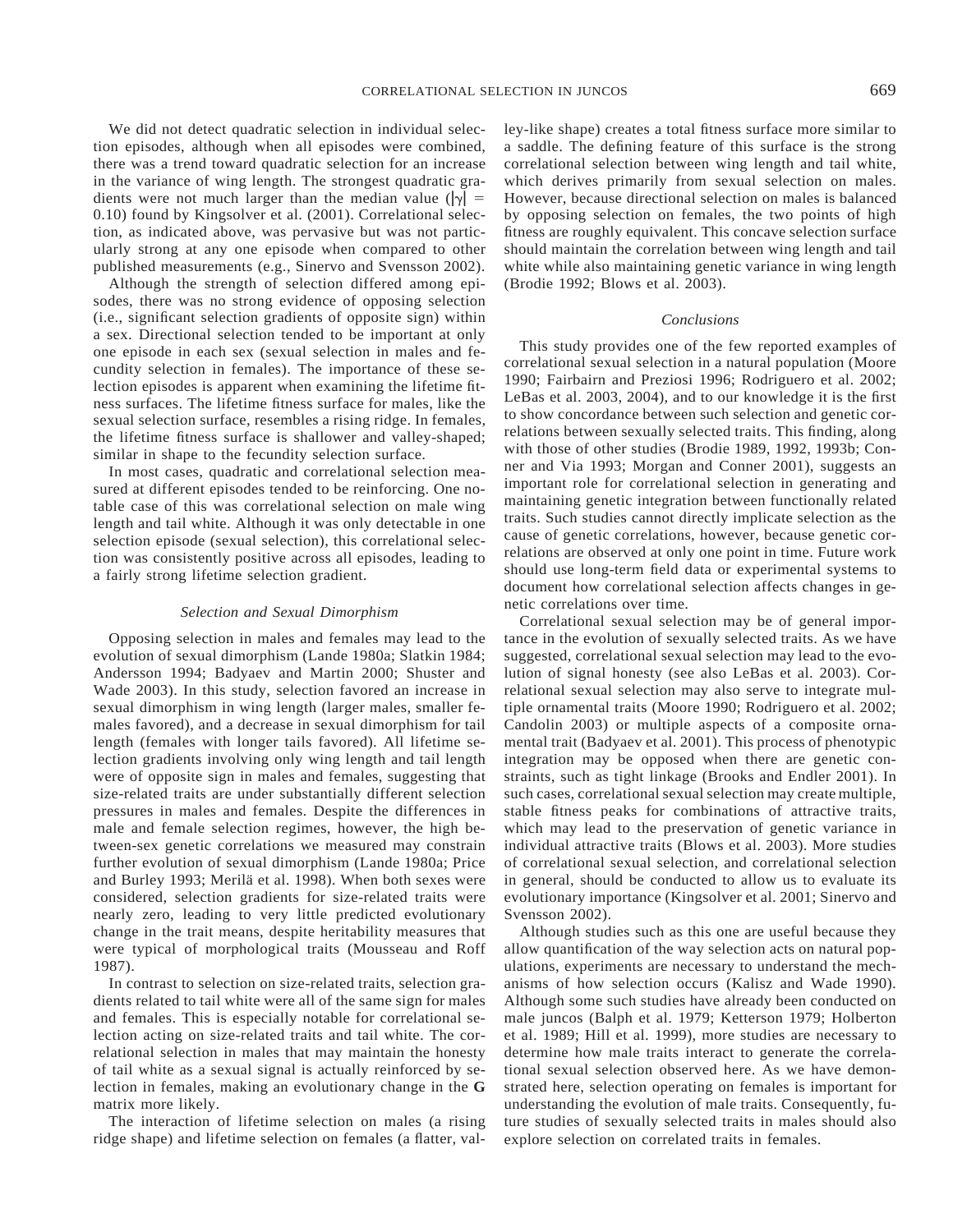#### **ACKNOWLEDGMENTS**

We thank C. Benkman, R. Brooks, and an anonymous reviewer for suggestions that greatly improved this manuscript. This work would have been impossible without the advice and guidance of E. Brodie III and the work of N. Arguedas, D. Monk, S. Raouf, and T. Peare, who conducted most of the genetic parentage analysis. We thank the many collaborators, postdoctoral associates, graduate students, and research assistants who captured and measured thousands of juncos between 1989 and 1996: S. Bentz, K. Bruner, L. Callahan, D. Cullen, J. M. Cawthorn, M. Chambers, C. R. Chandler, L. Christensen, D. Enstrom, G. Gonzalez, J. Hill, S. Hudman, T. Kast, E. Kennedy, K. Kimber, L. Klukowski, S. Lynn, J. Martinez-Sanchez, G. McPeek, J. Mikesell, D. Morris, S. Radjy, S. Raouf, M. Rosenshield, L. Rowe, S. Peckham, M. Ragland, S. Schoech, M. Soensken, J. Steele, A. Stoehr, M. Tavel, R. Titus, M. Watson, L. Wolf, and especially E. Snajdr and C. Ziegenfus. We are grateful to H. Wilbur and Mountain Lake Biological Station of the University of Virginia for providing facilities and a stimulating scientific environment and the Mountain Lake Hotel and Wilderness Conservancy for providing much of our study area. We also thank E. S. Allen, J. Casto, D. Duffy, A. Eklund, N. Gerlach, J. Grindstaff, B. Heidinger, J. Kingsolver, M.- L. Maas, E. Martins, T. Price, W. Reed, B. Ridenhour, S. Schrock, M. Wade, W. Wolf, and D. Zysling for comments and helpful discussions. The authors were supported by a National Science Foundation (NSF) graduate research fellowship to JWM and NSF grants BSR 91-11498, BSR 87- 18358, IBN 94-08061, and IBN 97-28384 to EK and VN.

#### LITERATURE CITED

- Andersson, M. 1994. Sexual selection. Princeton Univ. Press, Princeton, NJ.
- Arnold, S. J., and M. J. Wade. 1984a. On the measurement of natural and sexual selection: theory. Evolution 38:709–719.
- . 1984b. On the measurement of natural and sexual selection: applications. Evolution 38:720–734.
- Badyaev, A. V., and T. E. Martin. 2000. Sexual dimorphism in relation to current selection in the house finch. Evolution 54: 987–997.
- Badyaev, A. V., G. E. Hill, P. O. Dunn, and J. C. Glen. 2001. Plumage color as a composite trait: developmental and functional integration of sexual ornamentation. Am. Nat. 158: 221–235.
- Balph, M. H., D. F. Balph, and C. Romesburg. 1979. Social status signaling in winter flocking birds: an examination of current hypotheses. Auk 96:78–93.
- Berglund, A., A. Bisazza, and A. Pilastro. 1996. Armaments and ornaments: an evolutionary explanation of traits of dual utility. Biol. J. Linn. Soc. 58:385–399.
- Blows, M. W., R. Brooks, and P. G. Kraft. 2003. Exploring complex fitness surfaces: multiple ornamentation and polymorphism in male guppies. Evolution 57:1622–1630.
- Brodie, E. D., III. 1989. Genetic correlations between morphology and antipredator behaviour in natural populations of the garter snakes *Thamnophis ordinoides*. Nature 342:542–543.
- . 1992. Correlational selection for color pattern and antipredator behavior in the garter snake *Thamnophis ordinoides*. Evolution 46:1284–1298.

. 1993a. Consistency of individual differences in anti-predator behaviour and colour pattern in the garter snake *Thamnophis ordinoides*. Anim. Behav. 45:851–861.

———. 1993b. Homogeneity of the genetic variance-covariance

matrix for antipredator traits in two natural populations of the garter snake *Thamnophis ordinoides*. Evolution 47:844–854.

- Brodie, E. D., III, A. J. Moore, and F. J. Janzen. 1995. Visualizing and quantifying natural selection. Trends Ecol. Evol. 10: 313–318.
- Brooks, R., and J. A. Endler. 2001. Direct and indirect sexual selection and quantitative genetics of male traits in guppies (*Poecilia reticulata*). Evolution 55:1002–1015.
- Candolin, U. 2003. The use of multiple cues in mate choice. Biol. Rev. 78:575–595.
- Cheverud, J. M. 1982. Phenotypic, genetic, and environmental morphological integration in the cranium. Evolution 36:499–516. -. 1984. Quantitative genetics and developmental constraints
- on evolution by selection. J. Theor. Biol. 110:155–171. Conner, J. K., and S. Via. 1993. Patterns of phenotypic and genetic
- correlations among morphological and life-history traits in wild radish, *Raphanus raphanistrum*. Evolution 47:704–711.
- Enstrom, D. A., E. D. Ketterson, and V. Nolan Jr. 1997. Testosterone and mate choice in the dark-eyed junco. Anim. Behav. 54:1135–1146.
- Fairbairn, D. J., and R. F. Preziosi. 1996. Sexual selection and the evolution of sexual size dimorphism in the water strider, *Aquaris remigis*. Evolution 50:1549–1559.
- Getty, T. 1998. Handicap signalling: when fecundity and viability do not add up. Anim. Behav. 56:127–130.
- Grafen, A. 1990. Biological signals as handicaps. J. Theor. Biol. 144:517–546.
- Grant, P. R., and B. R. Grant. 1995. Predicting microevolutionary responses to directional selection on heritable variation. Evolution 49:241–251.
- Green, P. J., and B. W. Silverman. 1994. Nonparametric regression and generalised linear models. Chapman and Hall, London.
- Hill, J. A., D. A. Enstrom, E. D. Ketterson, V. Nolan Jr.,and C. Ziegenfus. 1999. Mate choice based on static versus dynamic secondary sexual traits in the dark-eyed junco. Behav. Ecol. 10: 91–96.
- Hoekstra, H. E., J. M. Hoekstra, D. Berrigan, S. N. Vignieri, A. Hoang, C. E. Hill, P. Beerli, and J. G. Kingsolver. 2001. Strength and tempo of directional selection in the wild. Proc Natl. Acad. Sci. USA 98:9157–9160.
- Holberton, R. L., K. P. Able, and J. C. Wingfield. 1989. Status signaling in dark-eyed juncos, *Junco hyemalis*: plumage manipulations and hormonal correlates of dominance. Anim. Behav. 37:681–689.
- Kalisz, S., and M. J. Wade. 1990. The causes of natural selection. Evolution 44:1947–1955.
- Ketterson, E. D. 1979. Aggressive behavior in wintering dark-eyed juncos: determinants of dominance and their possible relation to geographic variation in sex ratio. Wilson Bull. 91:371–383.
- Ketterson, E. D., and V. Nolan Jr. 1992. Hormones and life histories: an integrative approach. Am. Nat. 140:S33–S62.
- ———. 1999. Adaptation, exaptation, and constraint: a hormonal perspective. Am. Nat. 154:S4–S25.
- Ketterson, E. D., V. Nolan Jr., L. Wolf, and C. Ziegenfus. 1992. Testosterone and avian life histories: effects of experimentally elevated testosterone on behavior and correlates of fitness in the dark-eyed junco (*Junco hyemalis*). Am. Nat. 140:980–999.
- Ketterson, E. D., V. Nolan Jr., M. J. Cawthorn, P. G. Parker, and C. Ziegenfus. 1996. Phenotypic engineering: using hormones to explore the mechanistic and functional bases of phenotypic variation in nature. Ibis 138:70–86.
- Ketterson, E. D., P. G. Parker, S. A. Raouf, V. Nolan Jr., C. Ziegenfus, and C. R. Chandler. 1998. The relative impact of extrapair fertilizations on variation in male and female reproductive success in dark-eyed juncos (*Junco hyemalis*). Pp. 81–101 *in* P. G. Parker and N. T. Burley, eds. Avian reproductive tactics; female and male perspectives. Allen Press, Lawrence, KS.
- Kingsolver, J. G., H. E. Hoekstra, J. M. Hoekstra, D. Berrigan, S. N. Vignieri, C. E. Hill, A. Hoang, P. Gilbert, and P. Beerli. 2001. The strength of phenotypic selection in natural populations. Am. Nat. 157:245–261.
- Kokko, H., R. Brooks, M. D. Jennions, and J. Morley. 2003. The